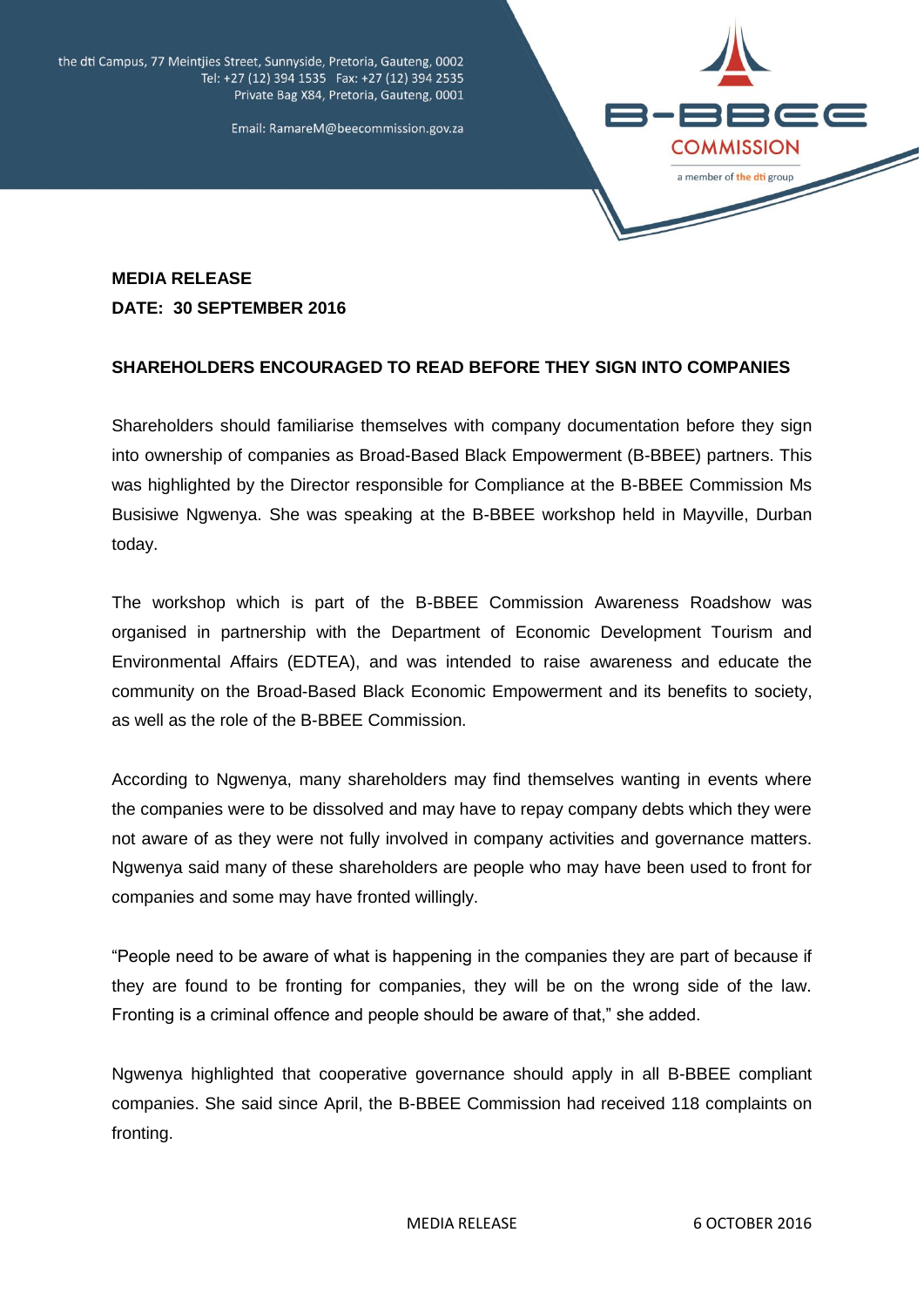"The role of the B-BBEE Commission is also to provide advisory opinion, interpretation of the legislation and people are encouraged to come to us should they require assistance," added Ngwenya.

The General Manager of Economic Empowerment in the EDTEA Mr Sixtus Sibeta, said his department in Kwazulu-Natal, had entered into a Memorandum of Understanding (MoU) with the Department of Trade and Industry (the dti) on the Black Industrialist Programme. He said the agreement was to assist people who cannot meet the first criteria with regards to the threshold of projects of over R30 million.

"The MoU says there will be sectors for supplier development for people who can't meet the first category as many black companies cannot meet the R30 million threshold," added Sibeta. The Manager of Nonsindiso Catering from Umkhumbani, Ms Sindi Hlogwa said she was very happy to have been part of the workshop.

"The information I received has been very helpful and although some of it will not be utilised by me at the moment, it will benefit others that I know. For instance, we have been educated about SANAS and its services, this is the information I am going to pass on to a friend of mine who bottles water so that it can benefit him. I have also been able to get clarity about the myths regarding long application processes in government which cost a lot of money," added Hlongwa.

Hlongwa was one of the many small businesses who attended the workshop and were educated about the Codes of Good Practice and the accreditation process by South African National Accreditation System (SANAS), compliance with SARS requirements as well as the registration of companies with the Companies Intellectual Property Commission (CIPC).